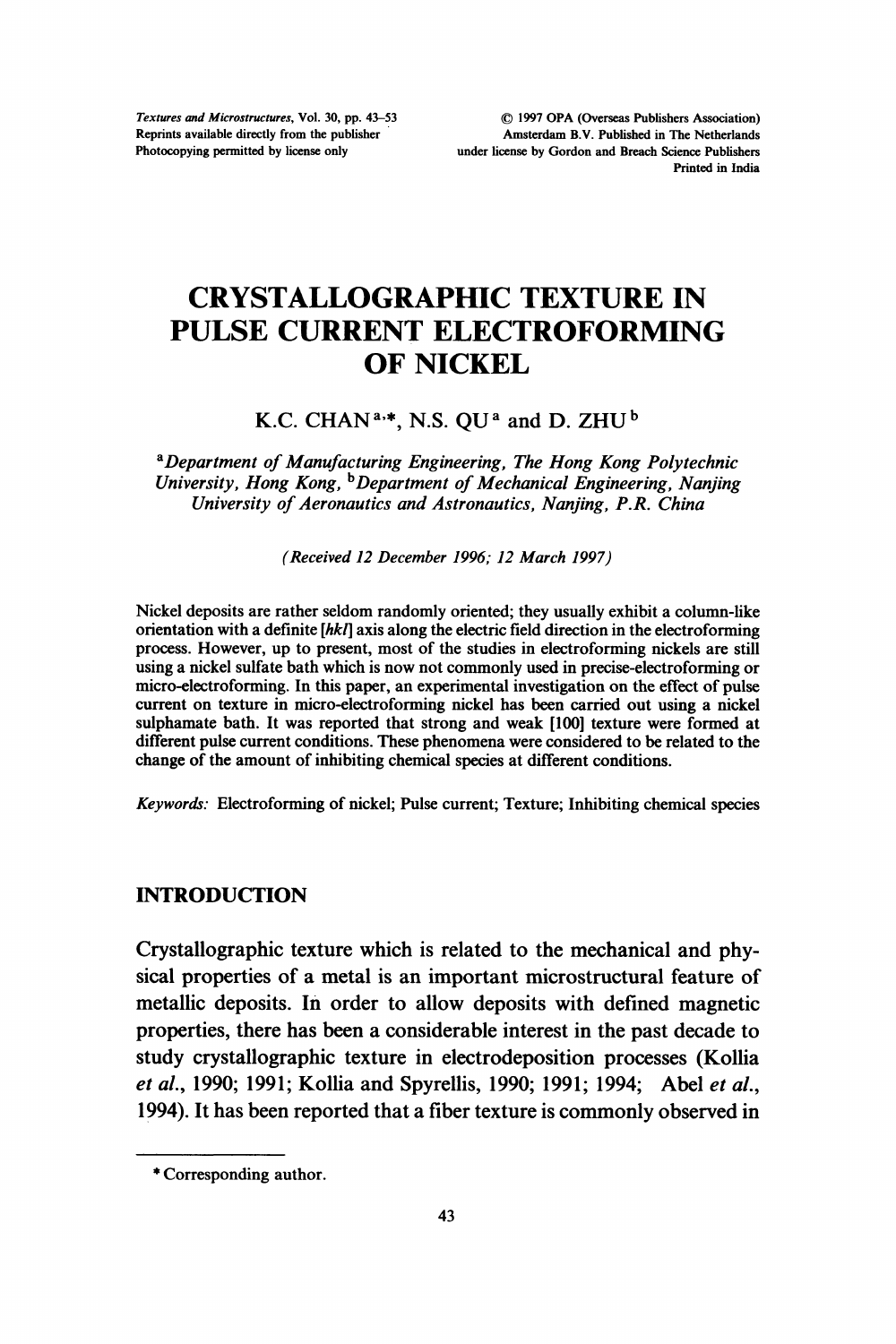a metallic deposit, and that the texture depends on electrolysis conditions and electrolyte compositions (Amblard et al. 1984; Paatsch, 1988). Among these studies, much attention has been paid on electrodeposition of nickel using a nickel sulfate bath (Amblard et al., 1977; 1979; 1986; Ibl et al., 1978; Ibl, 1980; Tescheke and Soares, 1984; Kollia et al., 1990; Kollia and Spyrellis, 1990; 1991; 1994; Kollia et al., 1991) which is commonly used in electroplating. With direct current, different textures are observed in the deposits under different conditions (Amblard et al., 1984; Kollia et al., 1990). In pulse current electrodeposition, there are three independent variables: the peak current density,  $i_p$ , the deposition time,  $T_{on}$  and the off-period,  $T_{off}$ . By varying these parameters, a variety of mass transport situations, a variety of adsorption and desorption phenomena during both the deposition time and the off-time and a variety of electrocrystallization conditions can be obtained. It has been reported that the desorption phenomenon occurring during the relaxation time is shown to be related to the texture formation and the modification of structures and properties of the deposits (Ibl et al., 1978; Ibl, 1980; Amblard et al., 1986; Kollia et al., 1991).

Although there have been a lot of studies to investigate crystallographic texture in electroforming using a nickel sulfate bath, research in micro-electroforming using a nickel sulphamate bath is less reported. The present paper is hence to investigate for the first time the effect of pulse current on texture in nickel deposits in micro-electroforming and to compare these findings with those obtained using direct current.

## EXPERIMENTAL

The bath composition is nickel sulphamate 330 g/l; nickel choride 15 g/l; boric acid 40g/l; sodium dodecyl sulphate 0.2g/l. In the electrodeposition process, the electrolyte was agitated, and the temperature was kept at  $50 \pm 2$ °C. The initial pH of the electrolyte was fixed at 4.8, a typical  $pH$  value used in electroforming. Figure 1 presents a schematic diagram of the experimental set-up. The waveform of a pulse current is shown in Fig. 2, and is defined by the peak current density,  $i_p$ , the frequency, f, and the duty cycle  $T_{on}/(T_{off} + T_{on})$ .

In direct current electroforming, the current density varied from 1.2 to 8 A dm<sup>-2</sup>. In pulse current electroforming,  $i_p$ ,  $T_{on}$  and  $T_{off}$  were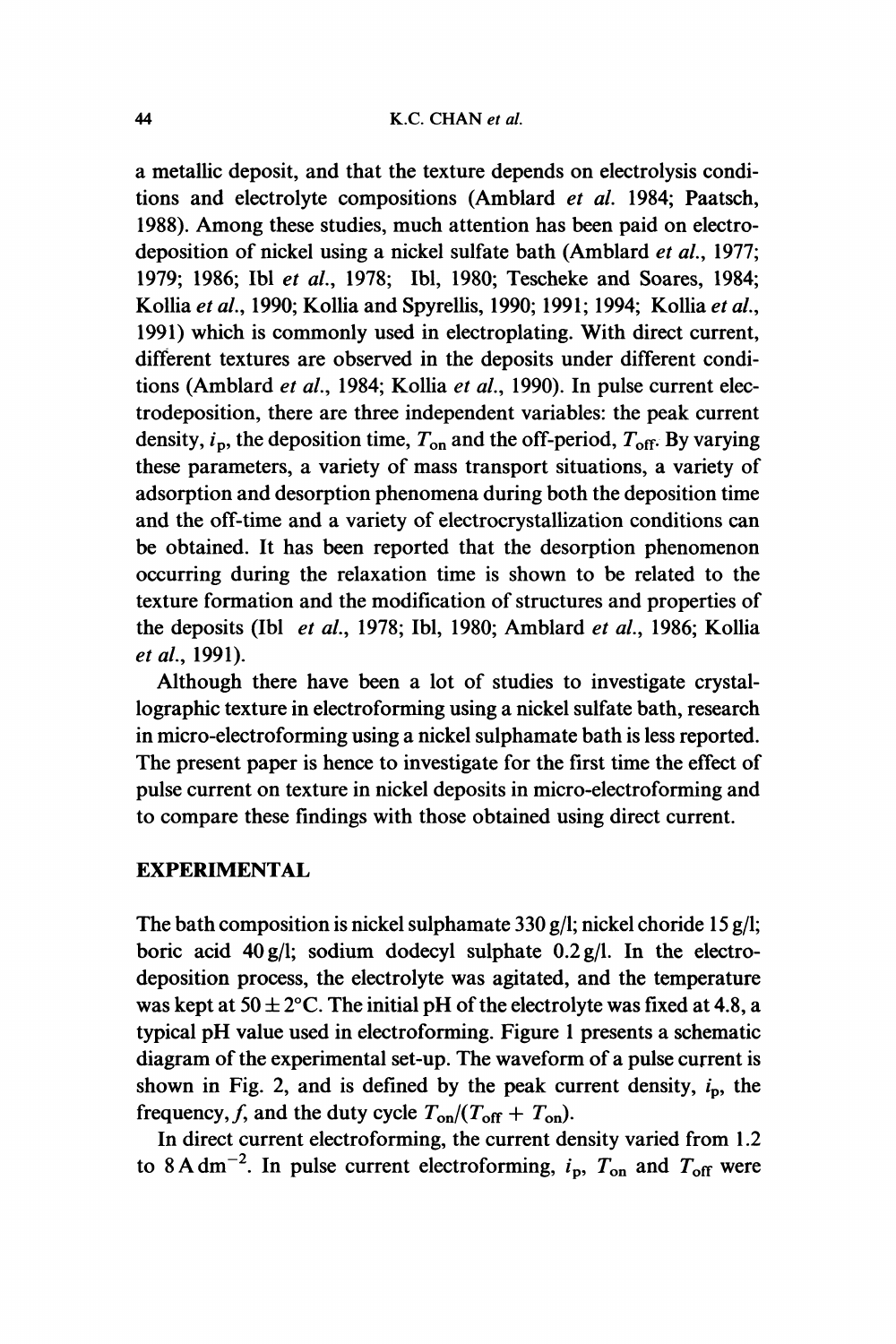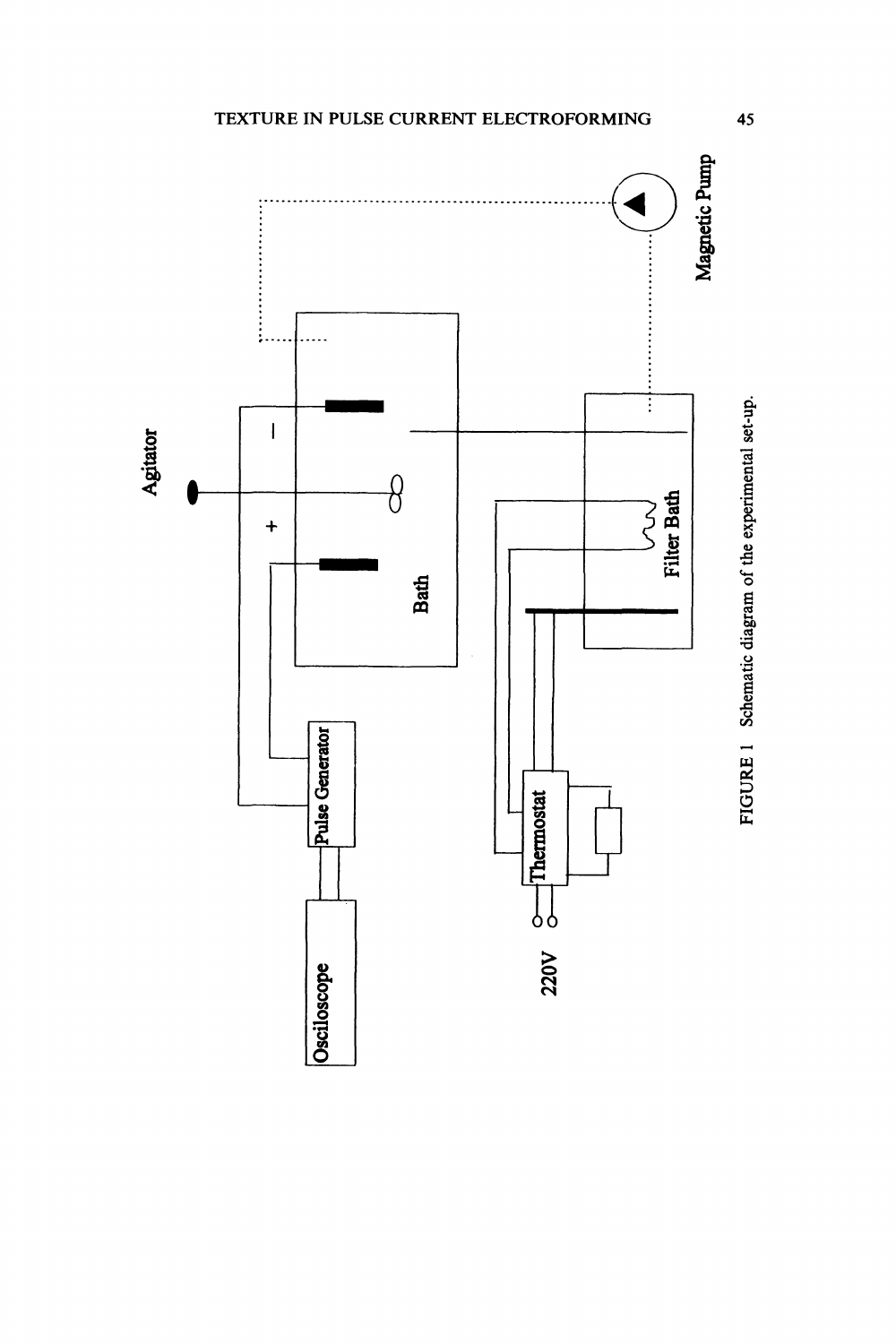

FIGURE <sup>2</sup> Waveform of <sup>a</sup> pulse current.

varied.  $T_{\text{on}}$  and  $T_{\text{off}}$  are shown to be important in pulse current electroforming because they are related to the adsorption-desorption phenomena occurring on the metallic surface. In the experiments,  $T_{on}$ was varied from 2 to 20 ms at a peak current density of  $16 \text{ A dm}^{-2}$  and an off-time of 10 ms,  $T_{\text{off}}$  was varied from 2 to 40 ms at a peak current density of 16 A dm<sup>-2</sup> and an on-time of 10 ms, and  $i<sub>p</sub>$  was varied from 10 to 24 A dm<sup> $-2$ </sup> at an on-time and an off-time of 10 ms. The mandrel which nickel will deposit onto was a mechanically polished steel plate. In order to produce deposit layers of minimum thickness of  $50 \mu m$ , the total deposition time was varied from <sup>1</sup> to 4 h. The textures of nickel deposits were measured by a Philips X-ray diffractometer. Three incomplete pole figures:  $\{200\}$ ,  $\{110\}$  and  $\{211\}$  (with  $0 < \psi < 70^{\circ}$ ,  $0 < \phi < 90^{\circ}$ ) were obtained by the back reflection method at  $5^{\circ}$  increments using Cu K $\alpha$  radiation. From the pole figures, ODFs were calculated by the software developed by Cai and Lee (1995) using the series expansion method. The series were truncated at  $l_{max} = 16$ . Inverse pole figures for the sample normal direction were then obtained from the ODFs.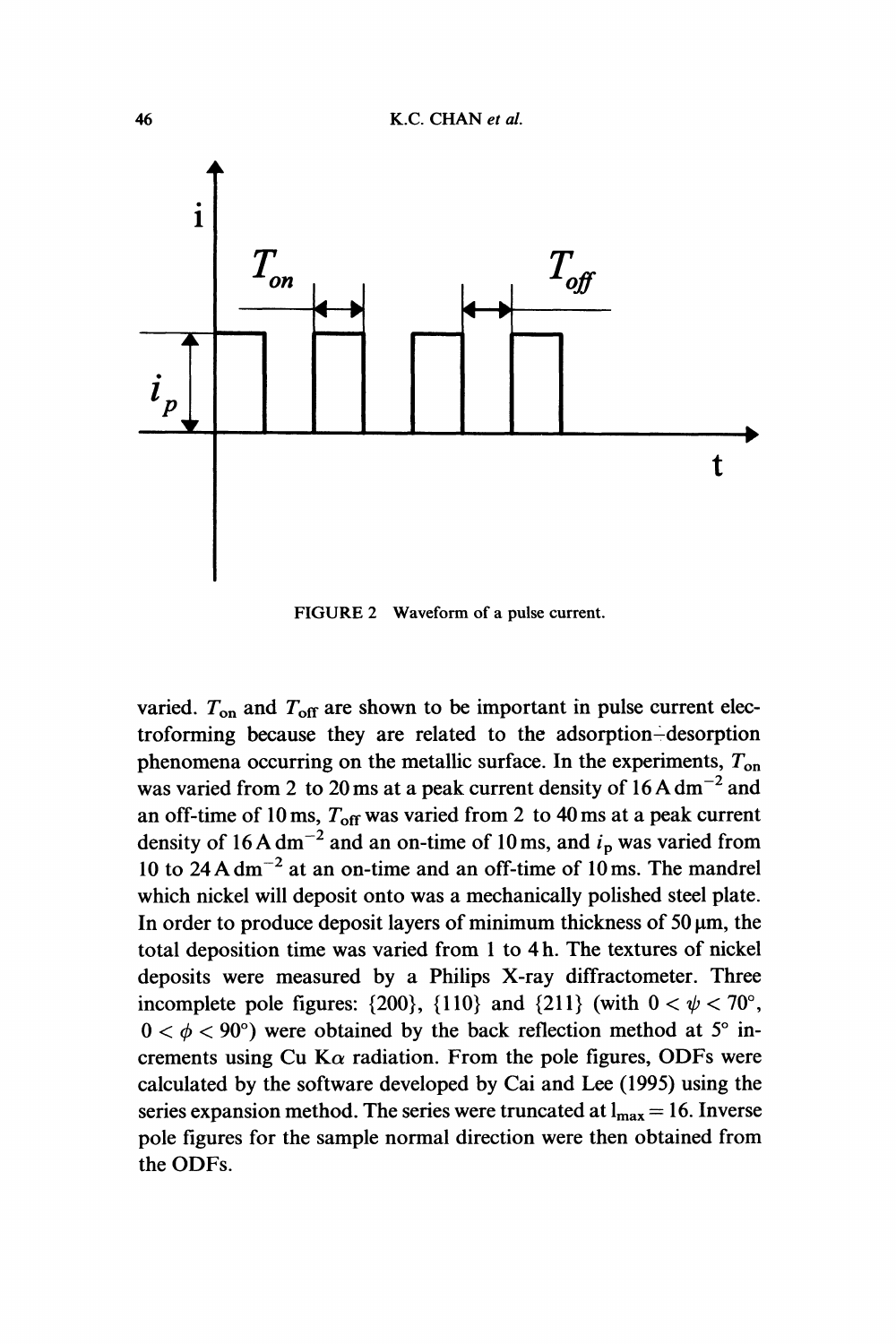#### RESULTS AND DISCUSSIONS

The effect of current density on texture in direct current electroforming is shown in Fig. 3(a), (b). Both the textures of the nickel deposits at a current density of 1.2 and  $8 \text{ A dm}^{-2}$  are observed to be quite randomly oriented. The electrocrystallization of nickel is known to be a highly inhibited process (Amblard et al., 1979; Kollia et al., 1991; Kotzia et al., 1991). Both the chemical species which include atomic hydrogen, molecular hydrogen and nickel hydroxide absorbed on the deposition surface and the organic additives in dose proximity to the surface will inhibit crystal growth and determine the texture. After certain



FIGURE <sup>3</sup> The inverse pole figure of nickel deposits at different current densities: (a) current density of 1.2 A dm<sup>-2</sup>; (b) current density of 8 A dm<sup>-2</sup>.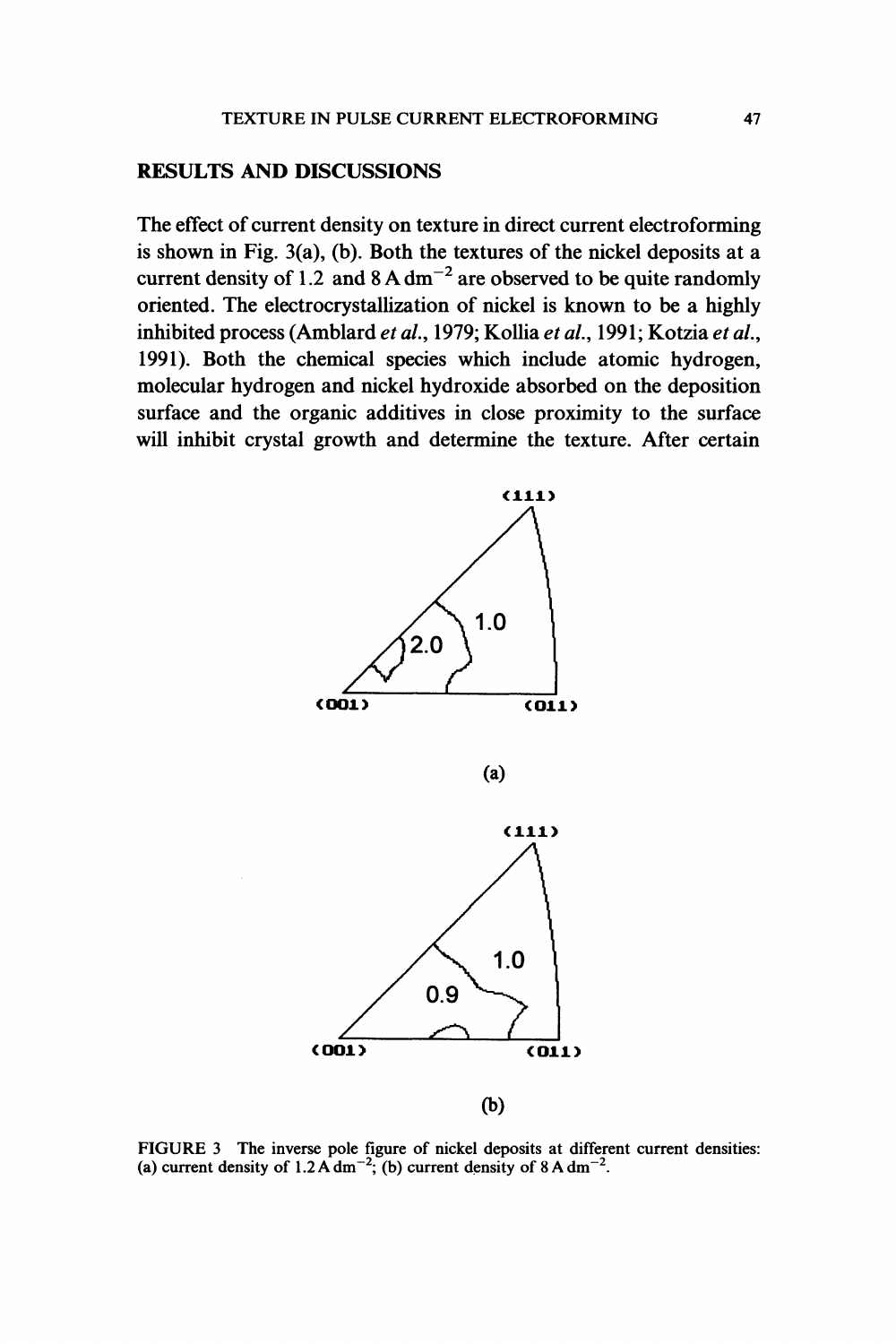deposition time, significant amount of chemical species are formed and absorbed on the deposition surface. It will then come up to a dynamic equilibrium, that is to say, significant amount of inhibiting chemical species absorbed on the mandrel surface will then be kept constant on the whole electroforming process. The presence of this significant amount of chemical species on the deposition surface greatly affects the texture formation. On the other hand, since organic additives are consumed in the process of electroforming, the amount of additives in close proximity to the deposition surface will become very little after certain deposition time, which will have little effect on crystal growth. As a result of the inhibiting effect of chemical species, a random texture is obtained for the current density being 1.2 and  $8 \text{ A dm}^{-2}$  in direct current electroforming.

In pulse current electroforming, the effect of off-time on texture formation at an on-time of 10ms and a peak current density of  $16A \text{ dm}^{-2}$  is shown in Fig. 4(a)–(c). Figure 4(a) shows that the texture of the nickel deposits at an off-time of 2 ms is a weak [100] texture. Whereas a strong [100] texture is shown in Fig. 4(b) and (c) for the offtime being 10 and 30 ms. The change of the density of the [100] texture may be attributed to the change of the amount of inhibiting chemical species at different off-times. Organic additives are believed to play no significant role in this phenomenon as most of them in close proximity to the deposition surface are consumed at the on-time of <sup>10</sup> ms. When the off-time is not long enough, such as 2 ms, many inhibiting chemical species, which are adsorbed on the deposition surface, will not desorb wholly from the deposition surface during the off-time. The crystal growth is therefore extremely inhibited by chemical species already adsorbed on the deposition surface. Consequently, only a weak [100] texture is obtained. In contrast, when off-time is long enough such as 10 ms, chemical species are desorbed from the deposition surface during the off-time, and the electrocrystallization process occurs nearly in a condition free from inhibiting chemical species. Therefore, a strong [100] texture is obtained.

The effect of on-time on texture at an off-time of 10 ms and a peak current density of  $16 \text{ A dm}^{-2}$  is shown in Figs. 4(b) and 5(a), (b). Figure  $5(a)$  shows that texture of nickel deposits at an on-time of 2 ms is a weak [100] texture. Whereas a strong [100] texture is shown in Figs. 4(b) and 5(b) for the on-time being 10 and 20ms. As discussed previously,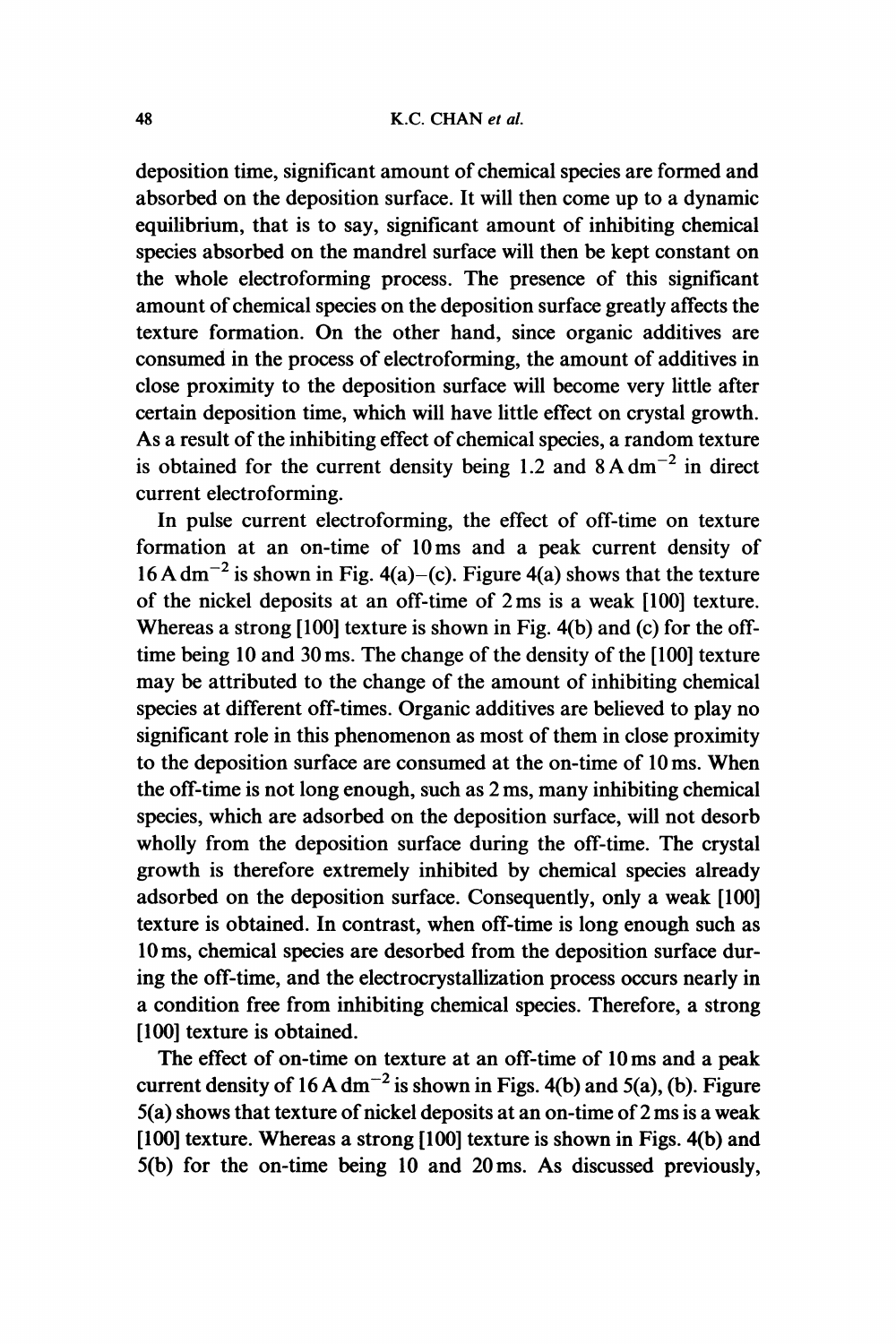

(a)



(b)



FIGURE 4 The inverse pole figure of nickel deposits at an on-time of 10ms, a peak current density of 16 A dm<sup>-2</sup> and different off-times: (a) at an off-time of 2 ms; (b) at an off-time of 10ms; (c) at an off-time of 30ms.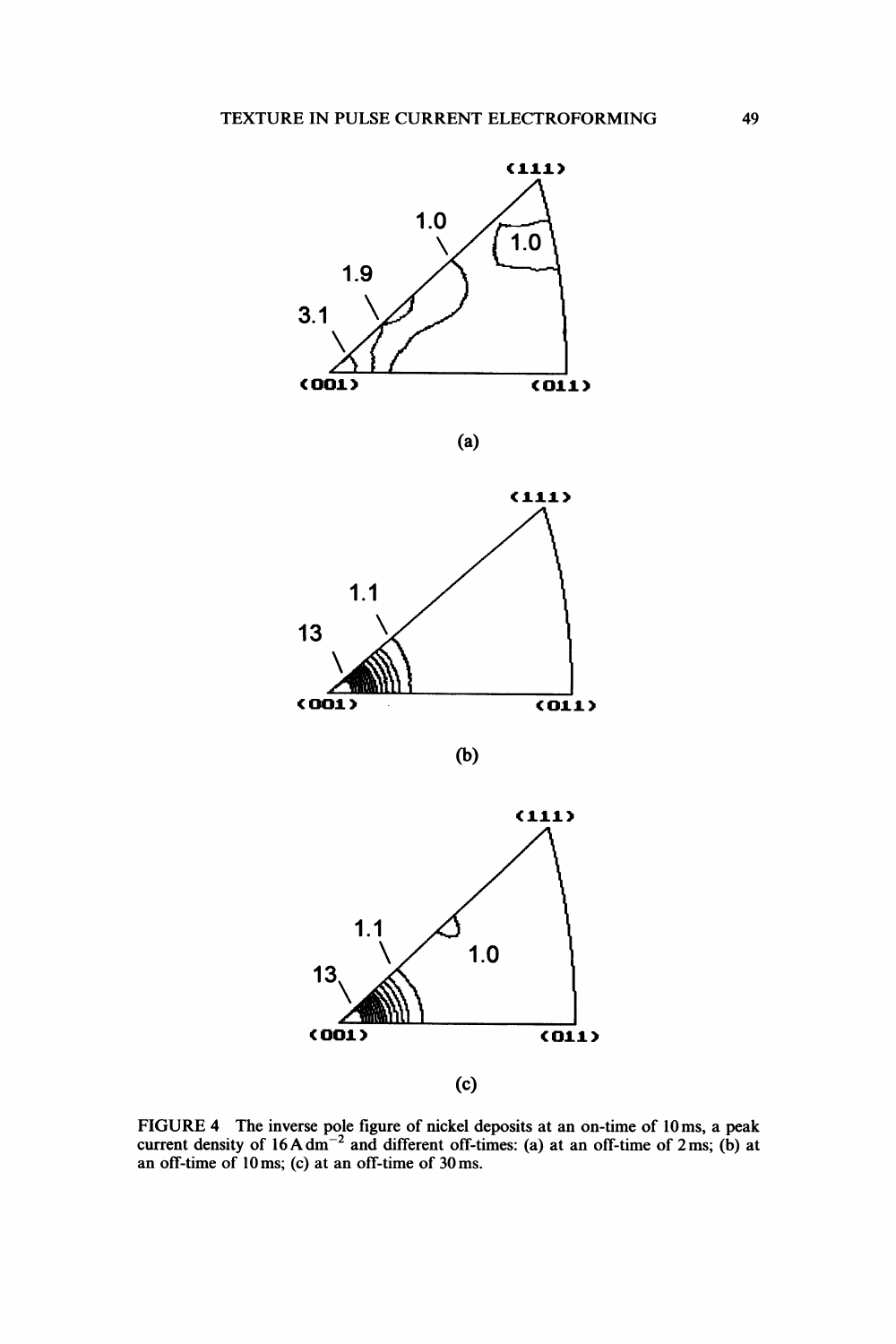chemical species already adsorbed on the mandrel surface will desorb from the surface during a relatively long off-time of 10ms, which resulted in a strong [100] texture as shown in Figs. 4 (b) and 5(b) when the on-time is 10 and 20ms. At these on-times, organic additives are shown to play little effect on the texture formation as most of them in close proximity to the deposition surface are consumed. However, at an on-time of 2 ms, only small amount of organic additives is consumed. The presence of the additives hence inhibits the crystal growth and provokes the formation of a weak [100] texture as shown in Fig. 5(a).





 $(b)$ 

FIGURE <sup>5</sup> The inverse pole figure of nickel deposits at an off-time of 10ms, <sup>a</sup> peak current density of  $16A \text{ dm}^{-2}$  and different on-times: (a) at an on-time of  $2 \text{ ms}$ ; (b) at an on-time of 20 ms.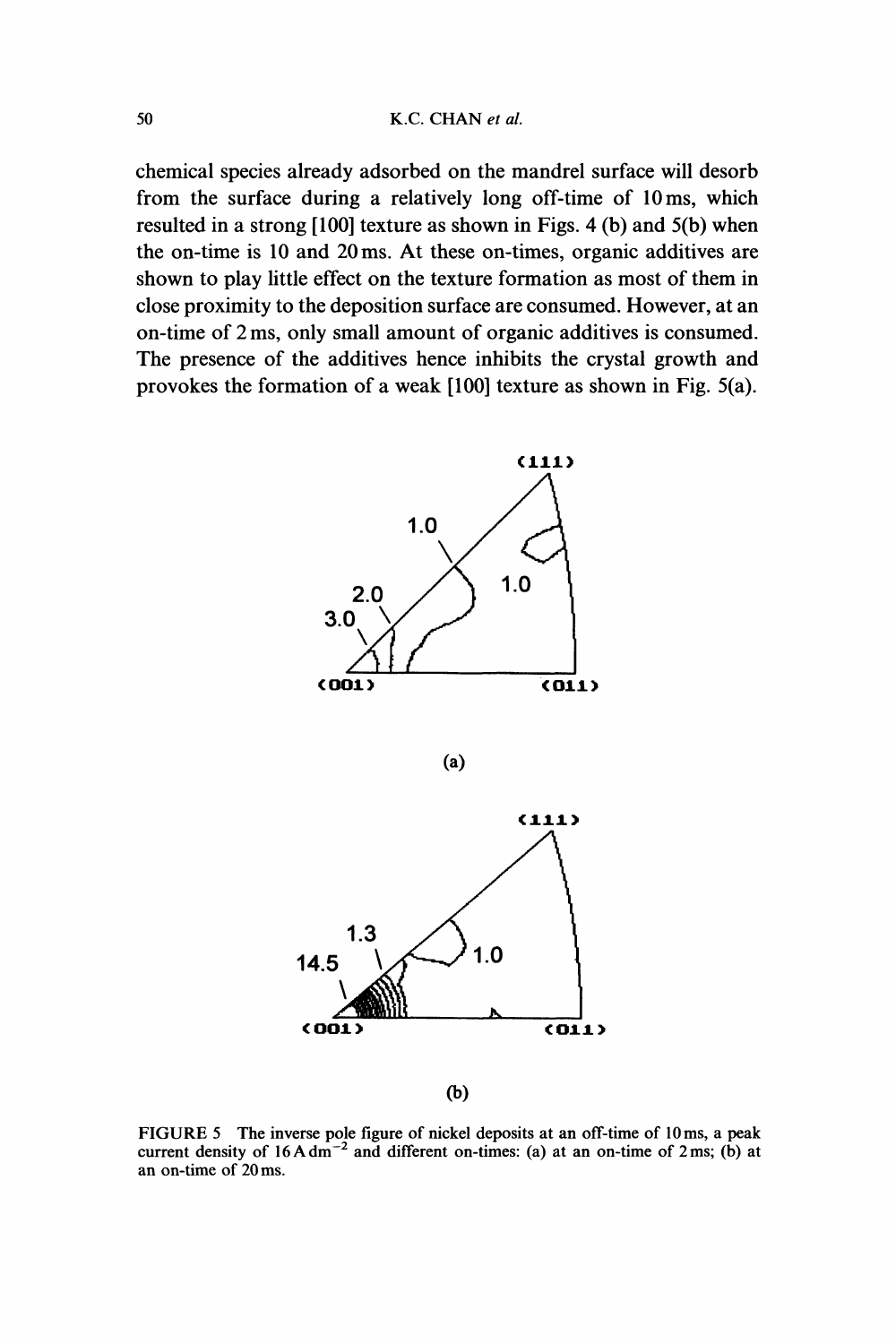The effect of current density on texture at an off-time and an on-time of 10 ms is shown in Figs. 4(b) and  $6(a)$ , (b). Figure  $6(a)$  shows that the texture of the nickel deposit at a peak current density of  $10 \text{ A dm}^{-2}$  is a strong texture of [100]. A strong texture of [100] is also observed as shown in Fig. 4(b) when the peak current density is  $16 \text{A dm}^{-2}$ . However a weak texture of [100] is shown in Fig. 6(b) at a peak current density of  $24 \text{ A dm}^{-2}$ . The higher the peak current density in electrodeposition, the more is the amount of chemical species absorbed at the deposit. When a peak current is high enough, such as  $24 \text{ A dm}^{-2}$ , significant amount of chemical species absorbed on the deposition surface will inhibit the growth of the crystallites. [100] orientation is therefore



FIGURE 6 The inverse pole figure of nickel deposits at an on-time of l0 ms, an offtime of 10ms and different peak current density: (a) at a peak current density of 10 A dm<sup>-2</sup>; (b) at a peak current density of 24 A dm<sup>-2</sup>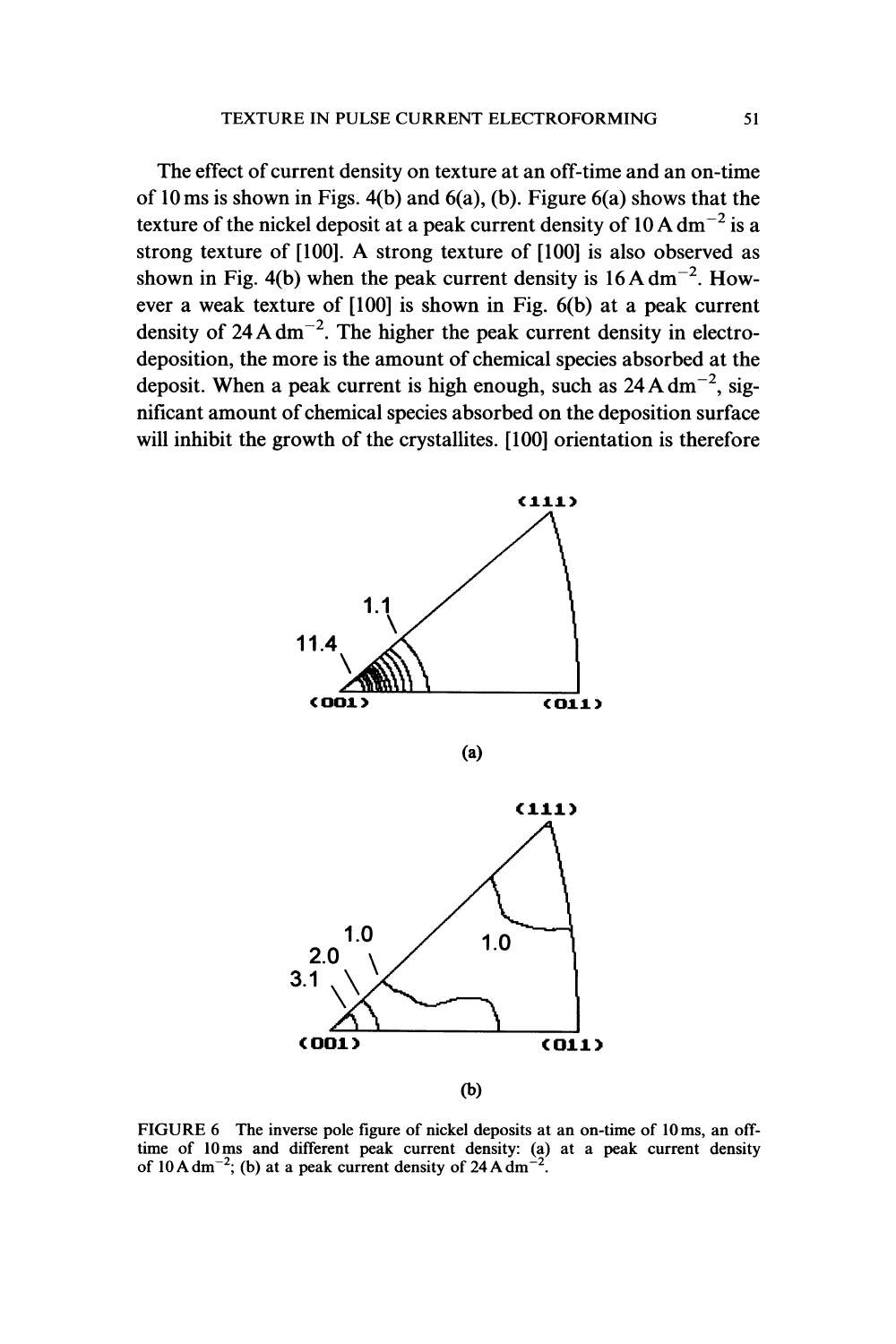difficult to form. In contrast, when a peak current density, such as  $16 A dm^{-2}$ , is not high enough, less amount of inhibitors will be produced and the crystal growth is therefore nearly free from inhibitors.

The above findings are significant in better understanding the basic phenomenon in texture formation in electroforming though more experimental and theoretical works have to be done. The findings of this paper are also important in producing magnetic microactuators which are now commonly produced by micro-electroforming requiring defined magnetic properties. These properties are related to the texture. Depending on the applications, strong or weak magnetic properties can be produced through the control of texture by varying the pulse parameters in pulse current electroforming.

#### **CONCLUSIONS**

In this paper, an experimental investigation on the effect of both direct current and pulse current on texture in micro-electroforming nickel has been carried out for the first time. According to the experimental findings, strong and weak [100] texture can be obtained at different pulse current conditions, and a random texture was formed in direct current. The formation of strong and weak [100] texture can be explained by the change of chemical species and organic additives at different conditions. The findings are of significance in better understanding the deposit quality in micro-electroforming and in forming a basis for further studies in this area.

#### Acknowledgement

Financial support for the code No. 454/044 from the Hong Kong Polytechnic University is acknowledged.

#### References

- Abel, S., Freimuth, H., Lehr, H. and Mensiger, H. (1994). Defined crystal orientation of nickel by controlled microelectroplating. J. of Micromech. Microengg., 4, 47-54.
- Amblard, J., Froment, M., Maurin, G. and Spyrellis, N. (1977). Origine des textures dans les dépôts électrolytiques de nickel. Surf. Technol., 5, 205-244.
- Amblard, J., Epelboin, I., Froment, M. and Maurin, G. (1979). Inhibition and nickel electrocrystallization. J. Appl. Electrochem., 9, 244-242.